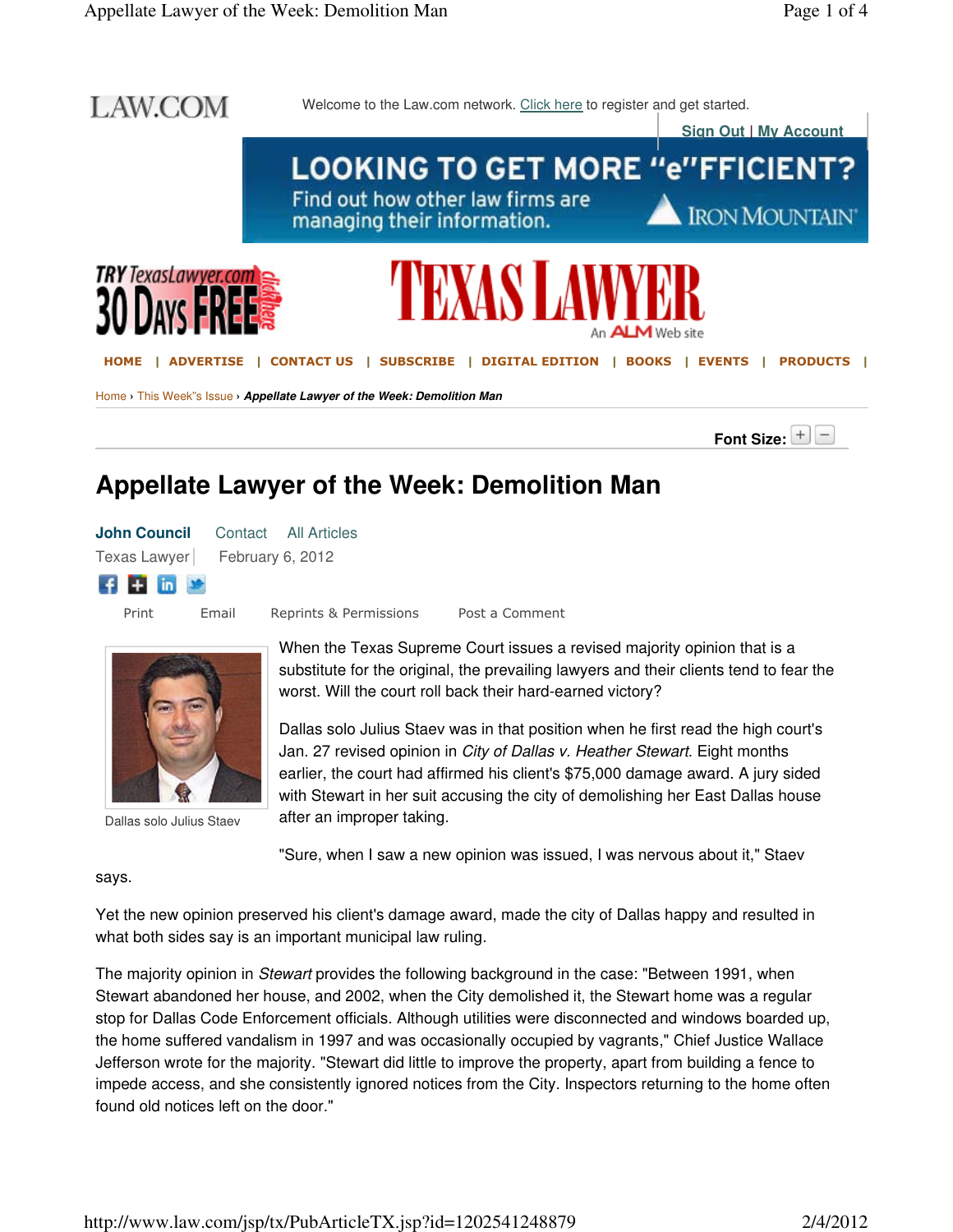${\rm LAW. COM}$  , molition order minicipal board proceedings, less and appealed the intimicipal  ${\rm LAW}$ decision to state district court. She won \$75,000 at trial, and the city appealed to Dall**Ձig 5th መdul⁄tyoAccount** Appeals, which affirmed Stewart's award. The city appealed to the high court.

In a July, 1, 2011, opinion a 5-4 Supreme Court ruled in Stewart's favor, upholding the award. The city filed for rehearing and numerous other Texas cities filed amici briefs, worried that "failing to accord administrative nuisance determinations preclusive effect will open the floodgates for takings claims. Because takings claims have a ten-year statute of limitations, they contend, parties will now sue to challenge demolitions that occurred any time in the past ten years," Jefferson wrote in the Jan. 27 opinion. [**See the original opinion.**]

Then, last month, in another 5-4 decision, the court sided with Stewart, concluding that she "properly asserted her takings claim on appeal to the district court" and met the proper deadlines — something that rarely happens when a city demolishes a house because it becomes a "nuisance." [**See the revised opinion.**]

Justices Phil Johnson and Eva Guzman wrote separate dissenting opinions in the case.

Dallas City Attorney Tom Perkins says he likes the final result of the case. "We think it's important, and we are very pleased with the result. First, the Supreme Court concluded that the cities are not subject to new takings claims for long-abated nuisance claims . . .," Perkins says. "It adds some certainty and is a positive result."

Staev agrees, saying the decision makes clear that people like Stewart who lose municipal demolition battles must file state court appeals immediately — as his client did. "Now it makes the decision very accurate and doesn't leave a big issue like that open," he says.

#### **Previous Appellate Lawyers of the Week:**

- **Appellate Lawyer of the Week: Reversed and Rendered Rarity**
- **Appellate Lawyer of the Week: The Importance of Being Earnest**
- **Appellate Lawyer of the Week: Removal Too Late**
- **Appellate Lawyer of the Week: Unsigned, But Executed**
- **Appellate Lawyer of the Week: The Nitty-Gritty**
- **Appellate Lawyer of the Week: Epidemiological Evidence**
- **Appellate Lawyer of the Week: In the Zone**
- **Appellate Lawyer of the Week: Asset Pursuit**
- **Appellate Lawyer of the Week: No Special Relationship**
- **Appellate Lawyer of the Week: Do the Right Thing**
- **Appellate Lawyer of the Week: A Lawyer's Best Efforts**
- **Appellate Lawyer of the Week: Disqualified No More**
- **Appellate Lawyer of the Week: The Heart Attack Standard**
- **Appellate Lawyer of the Week: Havner Not Helpful**
- **Appellate Lawyer of the Week: Third Time's the Charm**
- **Appellate Lawyer of the Week: Get It in Writing**
- **Appellate Lawyer of the Week: Double-Recovery Argument Unsuccessful at 14th Court**
- **Appellate Lawyer of the Week: Back to State Court**
- **Appellate Lawyer of the Week: Arbitrators and Class Certification**
- **Appellate Lawyer of the Week: The 411 on 202**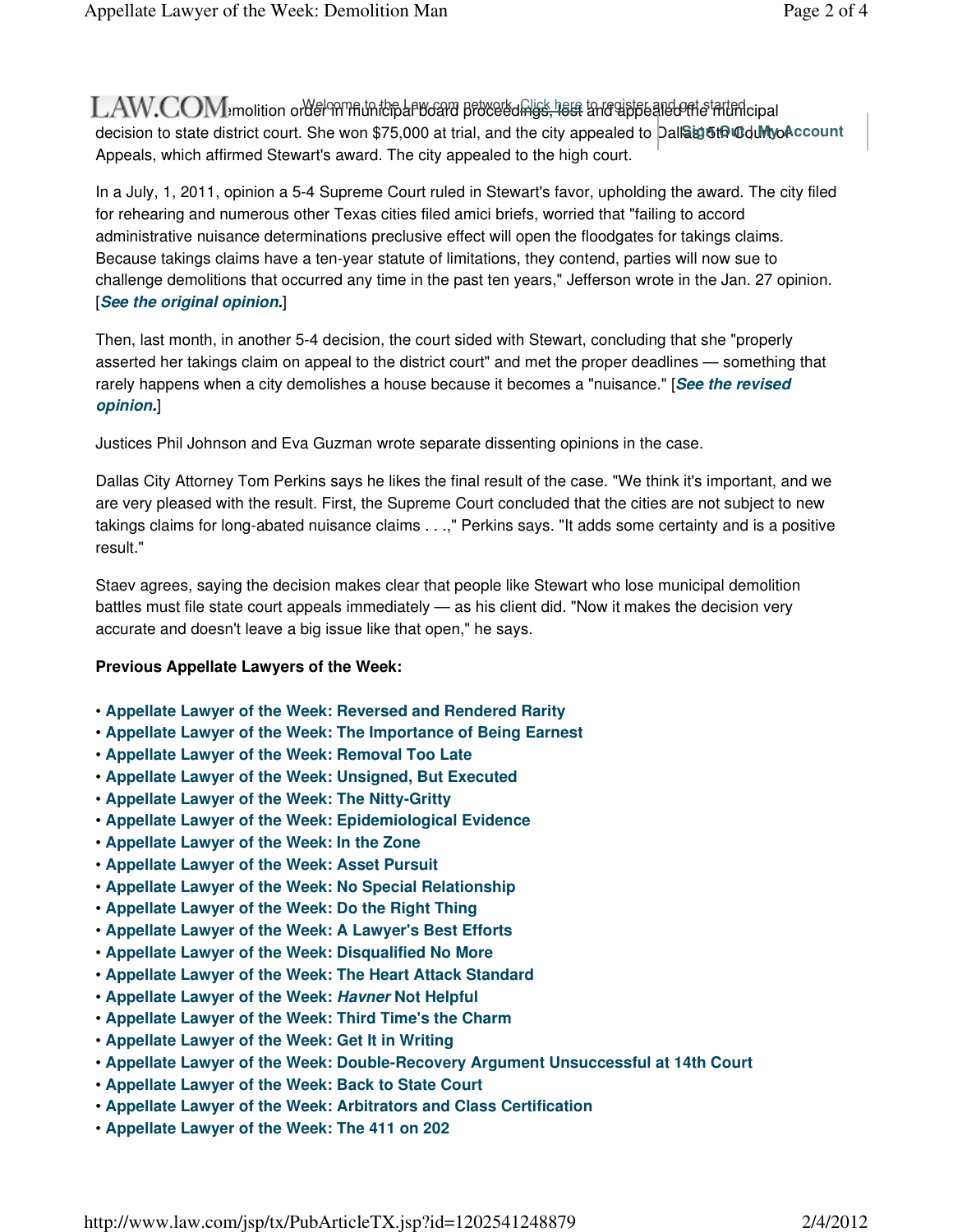

Print Email Reprints & Permissions Post a Comment

## From the Law.com Network



terms & conditions | privacy | advertising | about texaslawyer

# the LAW.COM network

#### **LAW.COM**

**Newswire** 

**ALM REGIONAL** Connecticut Law Tribune **DIRECTORIES**

ALM Experts

**BOOKS & NE** 

Best-Selling Boo

http://www.law.com/jsp/tx/PubArticleTX.jsp?id=1202541248879 2/4/2012